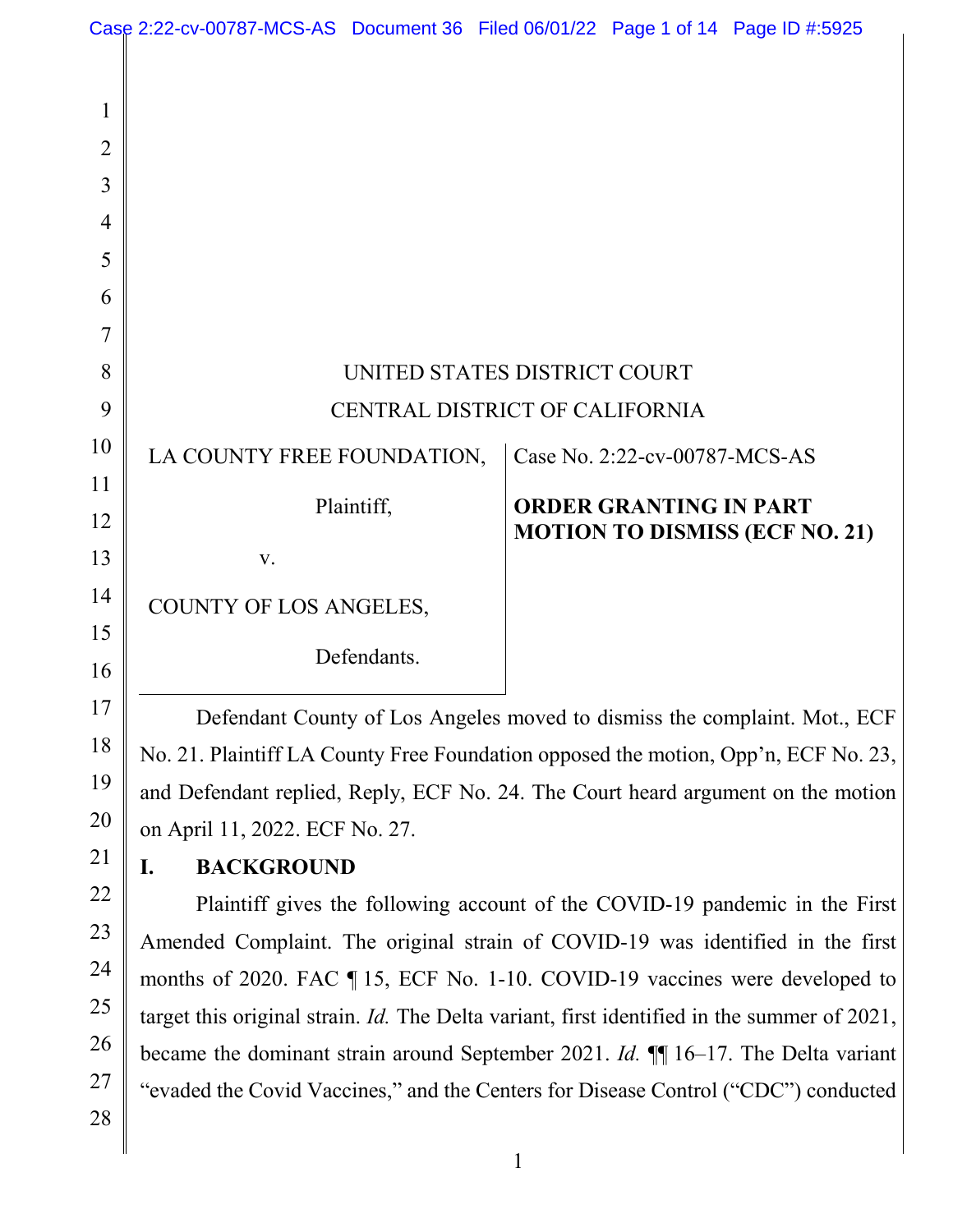a study which determined 74% of diagnosed Delta variant cases occurred in fully vaccinated people. *Id.* ¶ 16. In December 2021, a new variant, the Omicron variant, began to spread. *Id.* ¶ 19. As of the date of filing the FAC, 95% of new COVID-19 cases were caused by the Omicron variant. *Id.*

The vaccines used to combat COVID-19 received Food and Drug Administration ("FDA") approval through emergency use authorization ("EUA"). *Id.* ¶ 21. These vaccines were all developed to address the original COVID-19 strain. *Id.* An EUA "represents the FDA's decision that a product may be effective against a disease in a public health emergency when there is no 'adequate, approved, and available alternative." *Id.*  $\P$  23 (quoting 21 U.S.C. § 360bbb-3(c)(3)). The FDA granted a Biologics License Application for the Comirnaty vaccine produced by Pfizer. *Id.* ¶ 24. In this grant, the FDA stated that "the scientific community does not yet know if Comirnaty will reduce" COVID-19 transmission. *Id.* ¶ 25 (quoting a December 7, 2021 press release).

Since July 2021, the Centers for Disease Control has advised that vaccines do not prevent transmission of the Delta variant of COVID-19 and that additional preventative measures, including testing, masking, and isolation, are needed to stop transmission for fully vaccinated people. *Id.* ¶ 26. Existing vaccines seem to fare even worse against the Omicron variant, with the CEO of BioNTech, a company that developed an approved COVID-19 vaccine, stating that "the COVID-19 vaccine shots won't be enough to combat the Omicron variant." *Id.* ¶ 28. Plaintiff then without citation asserts that "many experts currently say" the following about the Omicron variant:

- a. Omicron Covid has broken through all forms of immunity both natural immunity from the prior variants as well as through the vaccines.
- b. A natural infection of Omicron develops immunity against future Omicron infections on the scale of a 14 fold boost in antibody related immunity.
- 2 3 4 5 6 7 8 9 10 11 12 13 14 15 16 17 18 19 20 21 22 23 24 25 26 27 28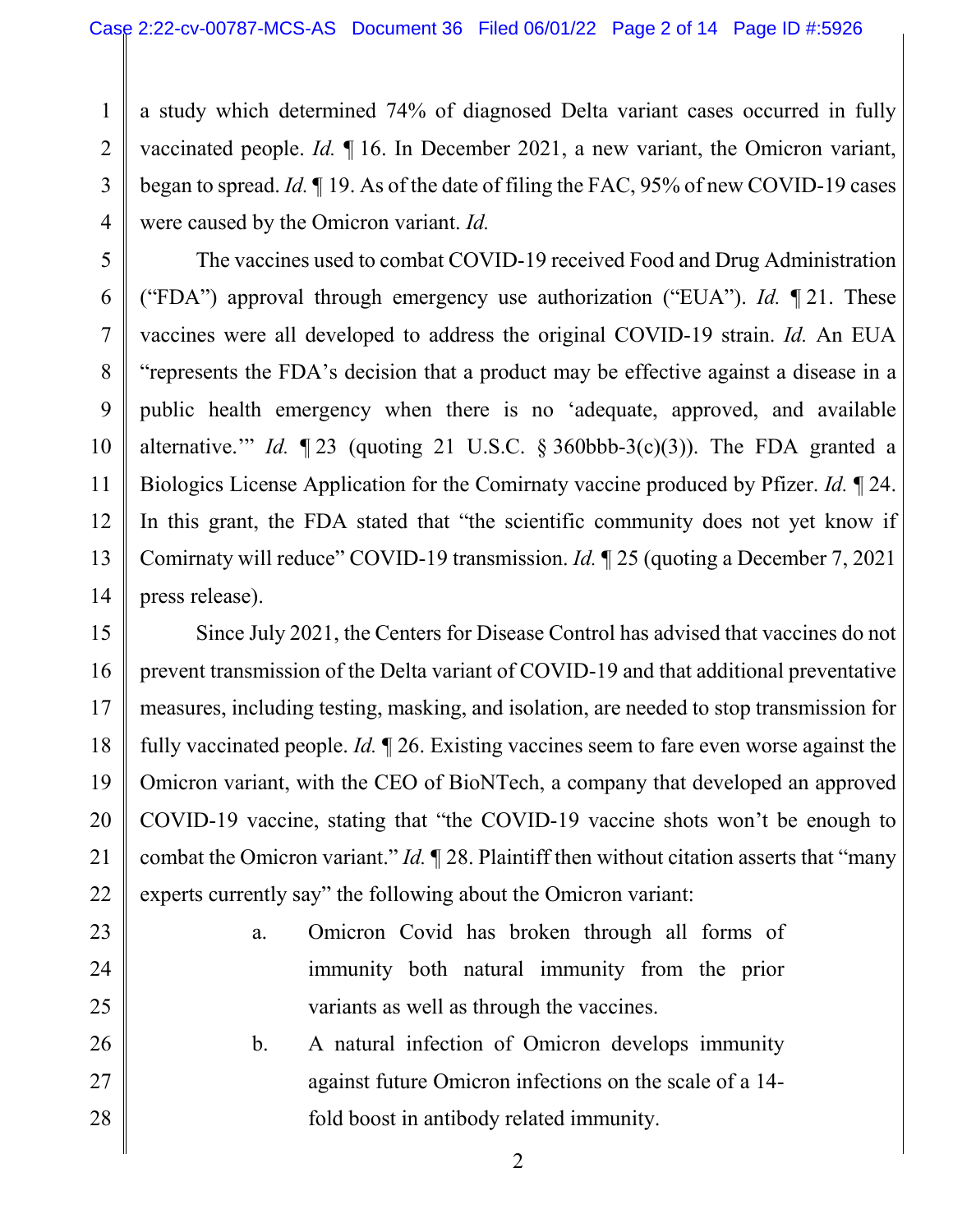- c. A natural infection of Omicron develops only a 4-fold boost against the Delta variant.
- d. Omicron is the most heavily mutated form of the virus. It multiplies in the nose 70 times faster than Delta.
- e. Symptoms of the Delta variant were more severe including attacking pulmonary systems in younger people.
- f. Symptoms of the Omicron variant are mild, typically including a day or two of fever or warmth.

*Id.* 129. Plaintiff also states "it is scientifically irrefutable that long term health and safety side effects" of vaccines are "presently unknown." *Id.* ¶ 30. Plaintiff asserts, again without citation, that "[o]nly vigilant long term human trial data, accumulated over a statistically significant period, will allow scientists to reasonably understand the long-term side effects of the Covid Vaccines." *Id.*

Plaintiff next cites data for 2021 from the Vaccine Adverse Effects Report System ("VAERS") database. *Id.* ¶ 31. Plaintiff identifies 698,177 reports of adverse effects to the COVID-19 vaccines, where 244,277 people have not recovered from these adverse side effects. *Id.* Of these 698,177 adverse events, Plaintiff identifies 9,607 deaths, 10,883 life-threatening illnesses, and 45,819 hospitalizations. *Id.* ¶ 32. In a webpage titled "Guide to Interpreting VAERS Data" on the website Plaintiff cites, the user guide warns that "VAERS collects data on any adverse event following a vaccination, be it coincidental or truly caused by a vaccine," and thus that "no causeand-effect relationship has been established" between a vaccination and an adverse event. *Guide to Interpreting VAERS Data*, VAERS (last visited May 23, 2022), https://vaers.hhs.gov/data/dataguide.html.<sup>1</sup>

1

2

3

4

5

6

7

8

9

10

11

12

13

14

15

16

17

18

19

20

21

22

23

24

25

26

 $\overline{a}$ 

<sup>27</sup> 28 <sup>1</sup> Because Plaintiff cites the VAERS website in the First Amended Complaint, the Court may consider this webpage under the incorporation by reference doctrine. *United States*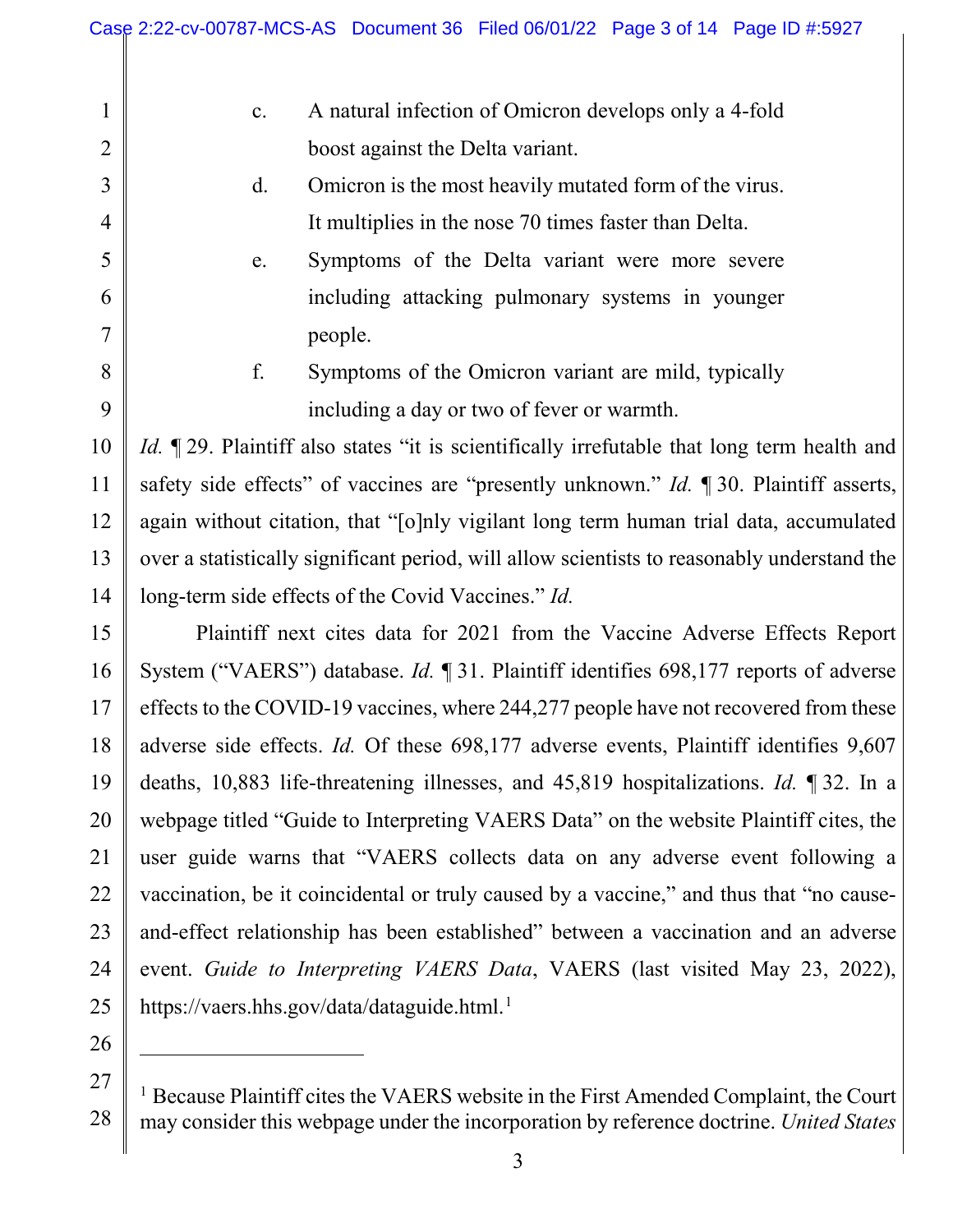Plaintiff goes on to state that "one reasonable opinion is that because the Covid Vaccines are not yet proven safe, clinical trial data is incomplete, and efficacy as against the Omicron variant is diminished, Covid Vaccines should not be taken, just yet." *Id.* ¶ 33. Plaintiff states that short- and long-term effects of the vaccines "cannot be understood until, at least, completion of all 20 primary clinical trials." *Id.* ¶ 34.

On August 4, 2021, the Los Angeles County Board of Supervisors issued an executive order mandating that every County employee receive a COVID-19 vaccination. FAC ¶ 2. On October 1, 2021, the County issued a Vaccination Policy requiring every County employee to receive a COVID-19 vaccination within 45 days of a written demand to do so. *Id.* ¶ 3; *see also* FAC Ex. D ("Vaccination Policy"), ECF No. 1-10. On October 12, 2021, the County required that all County employees who had not provided proof of full vaccination register in an internal system. FAC  $\P$  5. The County also required employees who had not provided proof of full vaccination to test for COVID-19 once a week. *Id.* Plaintiff notes that the Vaccination Policy states as justification that health authorities "uniformly cite vaccination as the most effective way to prevent transmission and limit COVID-19." *Id.* ¶ 37. Plaintiff states this justification "was incorrect as against the Delta variant at the time the Vaccination Policy was issued, and is most certainly incorrect as against the current Omicron variant" because the CDC no longer provides this guidance. *Id.* ¶ 38.

Plaintiff argues that the decision made by the County "must properly account for Omicron and may not be based on stale scientific evidence that might have applied to original COVID-19, but not to Omicron (or Delta)." *Id.* ¶ 8. Plaintiff also asserts that a vaccinate-or-test policy is a reasonable alternative to a vaccine mandate and thus should be equally applied to the firefighters Plaintiff represents. *Id.* ¶ 9. At the time of the First

25 26

 $\overline{a}$ 

1

2

3

4

5

6

7

8

9

10

11

12

13

14

15

16

17

18

19

20

21

22

23

<sup>27</sup> 28 *v. Ritchie*, 342 F.3d 903, 908 (9th Cir. 2003) (A document "may be incorporated by reference . . . if the plaintiff refers extensively to the document or the document forms the basis of the plaintiff's claim.").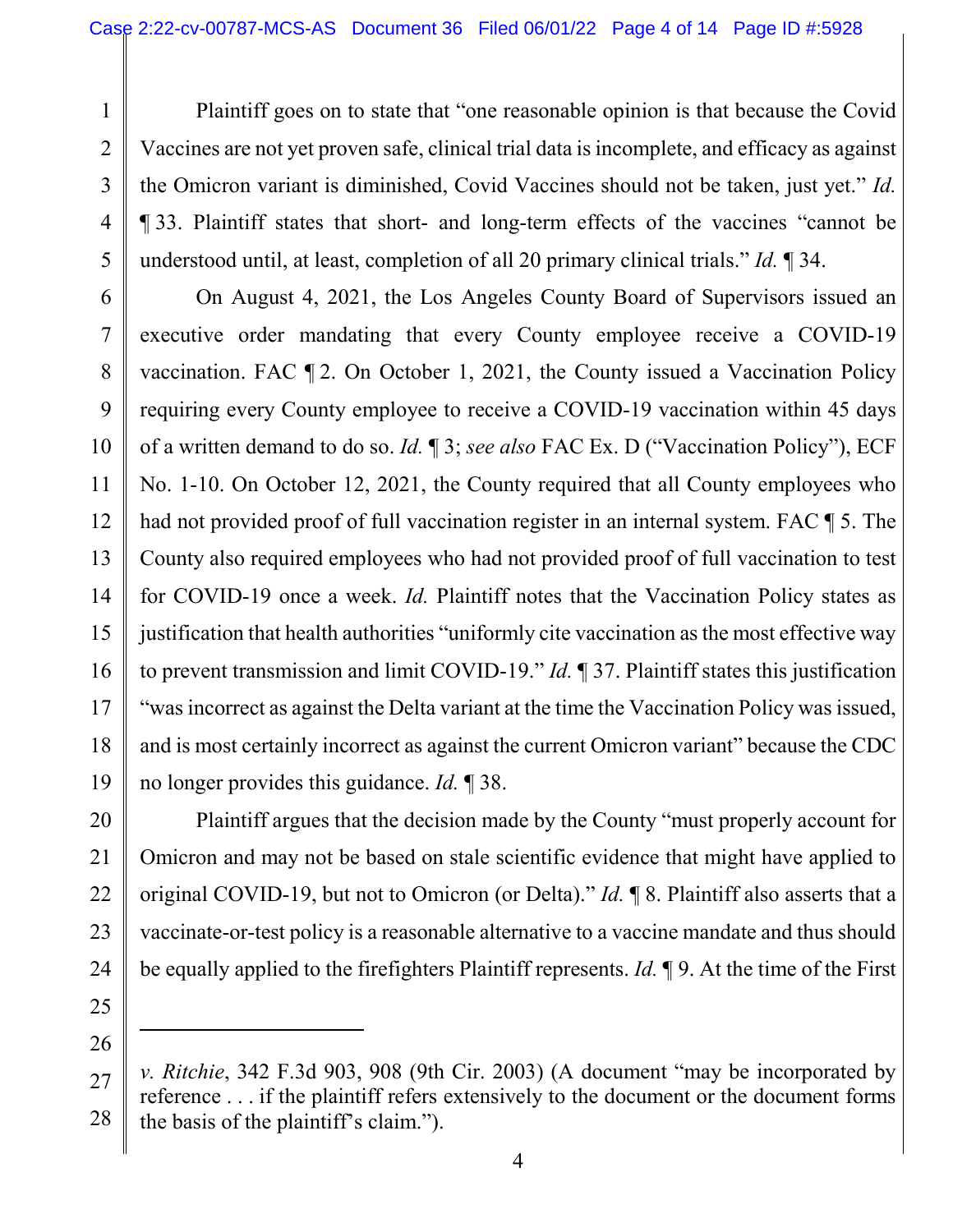Amended Complaint, no 45-day notice to be vaccinated had been issued. *Id.* ¶ 10.

Plaintiff brings five claims: (i) a claim under the California Constitution for a violation of autonomous privacy rights in bodily integrity and personal health, *id.* ¶¶ 44–57; (ii) a claim under the United States Constitution for violation of privacy rights in bodily integrity, *id.* ¶¶ 58–67; (iii) a claim that Defendant engaged in ultra vires legislation by issuing the Vaccination Policy, *id.* ¶¶ 68–81; (iv) a claim that Defendant violated the Ralph M. Brown Act, *id.* ¶¶ 82–94; and (v) a claim that Defendant violated the firefighters' administrative due process rights, *id.* ¶¶ 95–105. Plaintiff seeks declaratory relief, injunctive relief, and attorney's fees.

#### **II. LEGAL STANDARD**

1

2

3

4

5

6

7

8

9

10

11

12

13

14

15

16

17

18

19

20

21

22

23

24

25

26

Federal Rule of Civil Procedure 12(b)(6) allows an attack on the pleadings for "failure to state a claim upon which relief can be granted." "To survive a motion to dismiss, a complaint must contain sufficient factual matter, accepted as true, to 'state a claim to relief that is plausible on its face.'" *Ashcroft v. Iqbal*, 556 U.S. 662, 678 (2009) (quoting *Bell Atl. Corp. v. Twombly*, 550 U.S. 544, 570 (2007)). "A claim has facial plausibility when the plaintiff pleads factual content that allows the court to draw the reasonable inference that the defendant is liable for the misconduct alleged." *Iqbal*, 556 U.S. at 678.

The determination of whether a complaint satisfies the plausibility standard is a "context-specific task that requires the reviewing court to draw on its judicial experience and common sense." *Id.* at 679. Generally, a court must accept the factual allegations in the pleadings as true and view them in the light most favorable to the plaintiff. *Park v. Thompson*, 851 F.3d 910, 918 (9th Cir. 2017); *Lee v. City of Los Angeles*, 250 F.3d 668, 679 (9th Cir. 2001). But a court is "not bound to accept as true a legal conclusion couched as a factual allegation." *Iqbal*, 556 U.S. at 678 (quoting *Twombly*, 550 U.S. at 555).

- 27 ///
- 28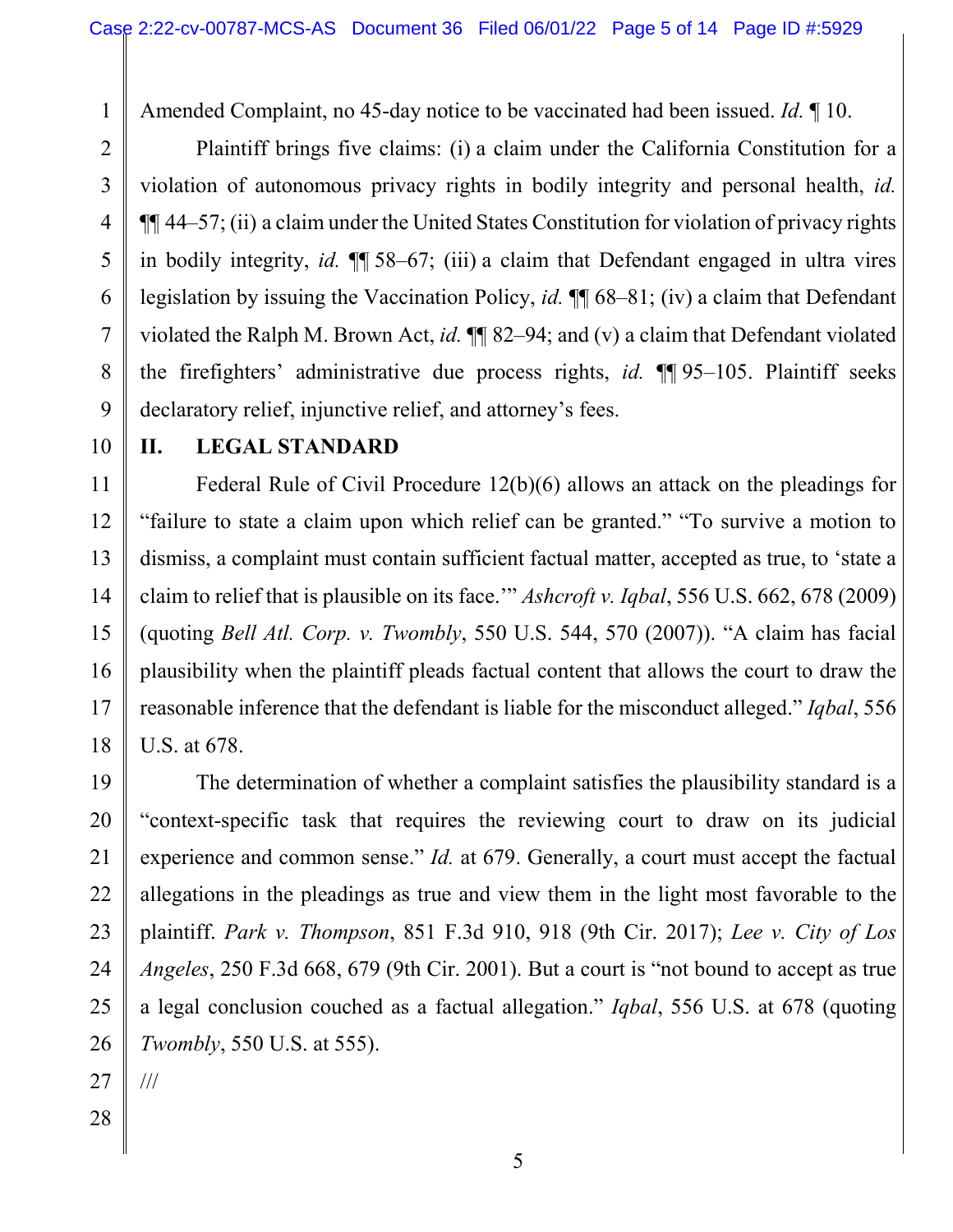## **III. DISCUSSION**

## **A. California Privacy Rights Claim**

To state a claim for a violation of the California constitutional right to privacy, a plaintiff must show three threshold elements: (1) a legally protected privacy interest; (2) a reasonable expectation of privacy; and (3) conduct that constitutes a serious invasion of privacy. *Hill v. Nat'l Collegiate Athletic Ass'n*, 7 Cal. 4th 1, 39–40 (1994). Once a plaintiff demonstrates these elements, the government may justify any action or policy by showing the existence of a competing interest that is legally authorized and socially beneficial. *Id.* at 38. The burden then shifts to the plaintiff to show the availability of protective measures, safeguards, and alternatives to the government's conduct that would minimize the intrusion of privacy interests. *Id.*

Only two elements of this test are pure questions of law: whether there is a legally protected privacy interest and whether a countervailing interest or alternative course of conduct exists. All other elements are mixed questions of law and fact. *Id.* at 40.

Under California law, there is a legally protected privacy interest covering "[a] person's medical history and information and the right to retain personal control over the integrity of one's body." *Love v. State Dep't of Educ.*, 29 Cal. App. 5th 980, 993 (2018) (citing *People v. Martinez*, 88 Cal. App. 4th 465, 474–75 (2001), and *Am. Acad. of Pediatrics v. Lungren*, 16 Cal. 4th 307, 332–33 (1997)). While the *Love* court ultimately analyzed all elements of the *Hill* test and concluded that a compulsory vaccination scheme for schoolchildren did not violate the right to privacy, *id.* at 994, this Court cannot decide the claim against Plaintiff at this stage. Defendant only argues that Plaintiff cannot demonstrate the privacy invasion is a serious invasion of privacy (element three of the threshold *Hill* showing) and that the policy survives under rational basis review. Mot. 11–14. Defendant, however, cites cases applying a *federal* rational basis standard. Defendant does not explain why it is appropriate to apply these standards to a constitutional right that sweeps more broadly than the federal prohibition against irrational laws. The *Love* court does apply a rational basis standard and cites precedent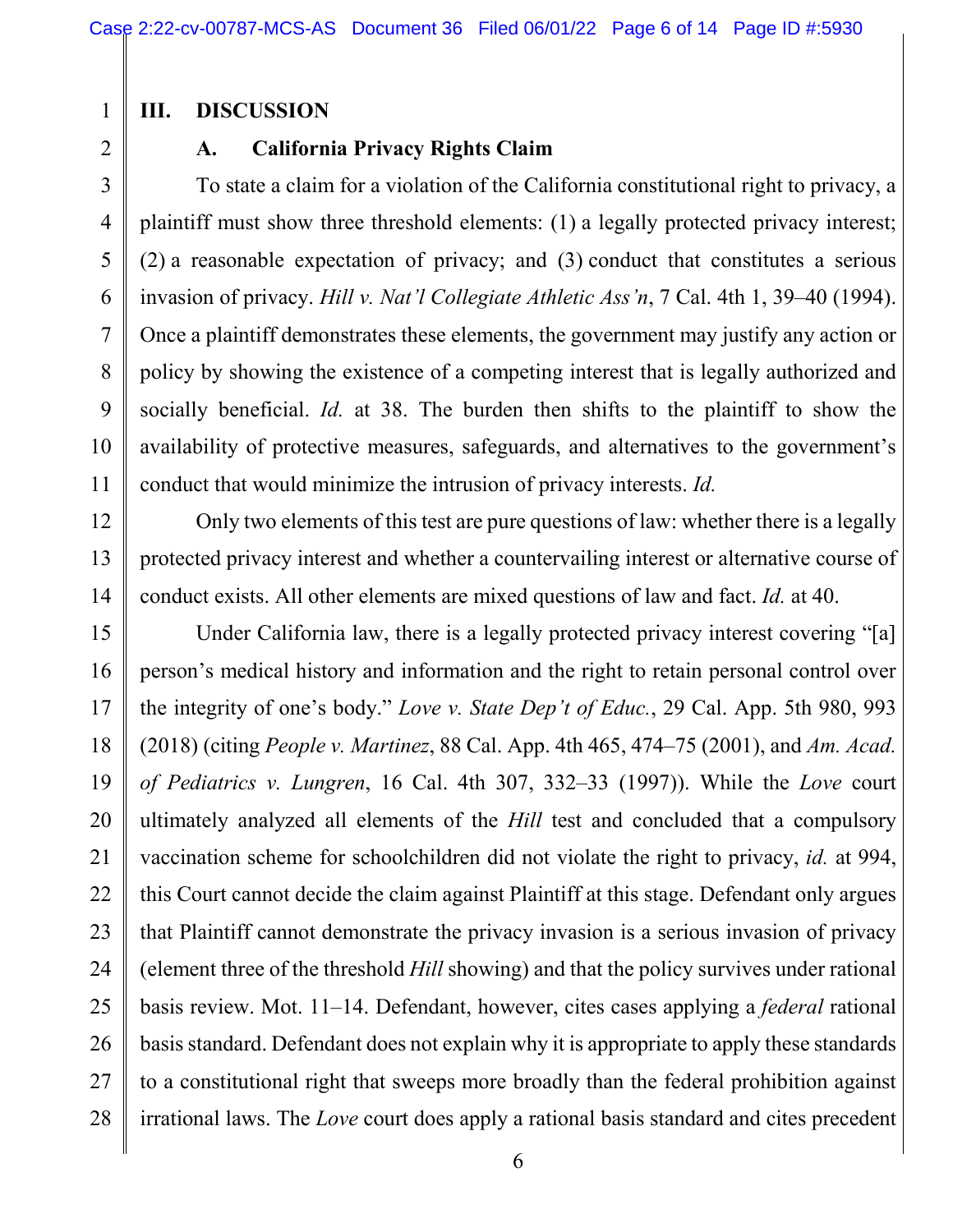that applies a federal rational basis standard. 16 Cal. 4th at 993 (citing *Coshow v. City of Escondido*, 132 Cal. App. 4th 687, 712 (2003)). The court in *Coshow*, however, primarily analyzes federal fundamental rights law. *Coshow*, 132 Cal. App. 4th at 707– 12. The *Coshow* court does not distinguish its analysis of the California and federal privacy rights and does not even cite *Hill*. *Id.* The Court must follow the law of the California Supreme Court on this issue. *Sharp v. County of Orange*, 871 F.3d 901, 921 (9th Cir. 2017) ("[W]hen interpreting state law, a federal court is bound by the decision of the *highest* state court." (internal quotation marks omitted)).

The Court recognizes its disagreement with another federal court applying *Coshow*. *Burcham v. City of Los Angeles*, -- F. Supp. 3d --, No. 2:21-cv-07296-RGK-JPR, 2022 WL 99863, at \*6–7 (C.D. Cal. Jan. 7, 2022). The Court agrees with the *Burcham* court that the general thrust of California law is that reasonable compulsory vaccination schemes do not violate California's privacy right. The Court respectfully disagrees over the propriety of dismissing the claim without fact-finding under *Hill*.

The Court declines to resolve mixed questions of fact and law at this stage and thus **DENIES** the motion to dismiss as to this claim.

### **B. Federal Constitutional Claim**

The liberty protected in the due process clause protects various specific rights, including the rights to marry, to have children, to bodily integrity, and to abortion. *Washington v. Glucksberg*, 521 U.S. 702, 720 (1997). The existence of these rights is not an invitation to identify new rights in a freewheeling manner because the Supreme Court has "been reluctant to expand the concept of substantive due process." *Id.* (quoting *Collins v. City of Harker Heights*, 503 U.S. 115, 125 (1992)). The Supreme Court requires a two-step process to identify a right protected by substantive due process. First, a court must assess whether a right is "deeply rooted in the Nation's history and tradition." *Id.* at 721. Second, a court must give a careful description of the asserted fundamental liberty interest. *Id.* If such a right is not a fundamental liberty interest protected by due process, a government action challenged under the right must

1

2

3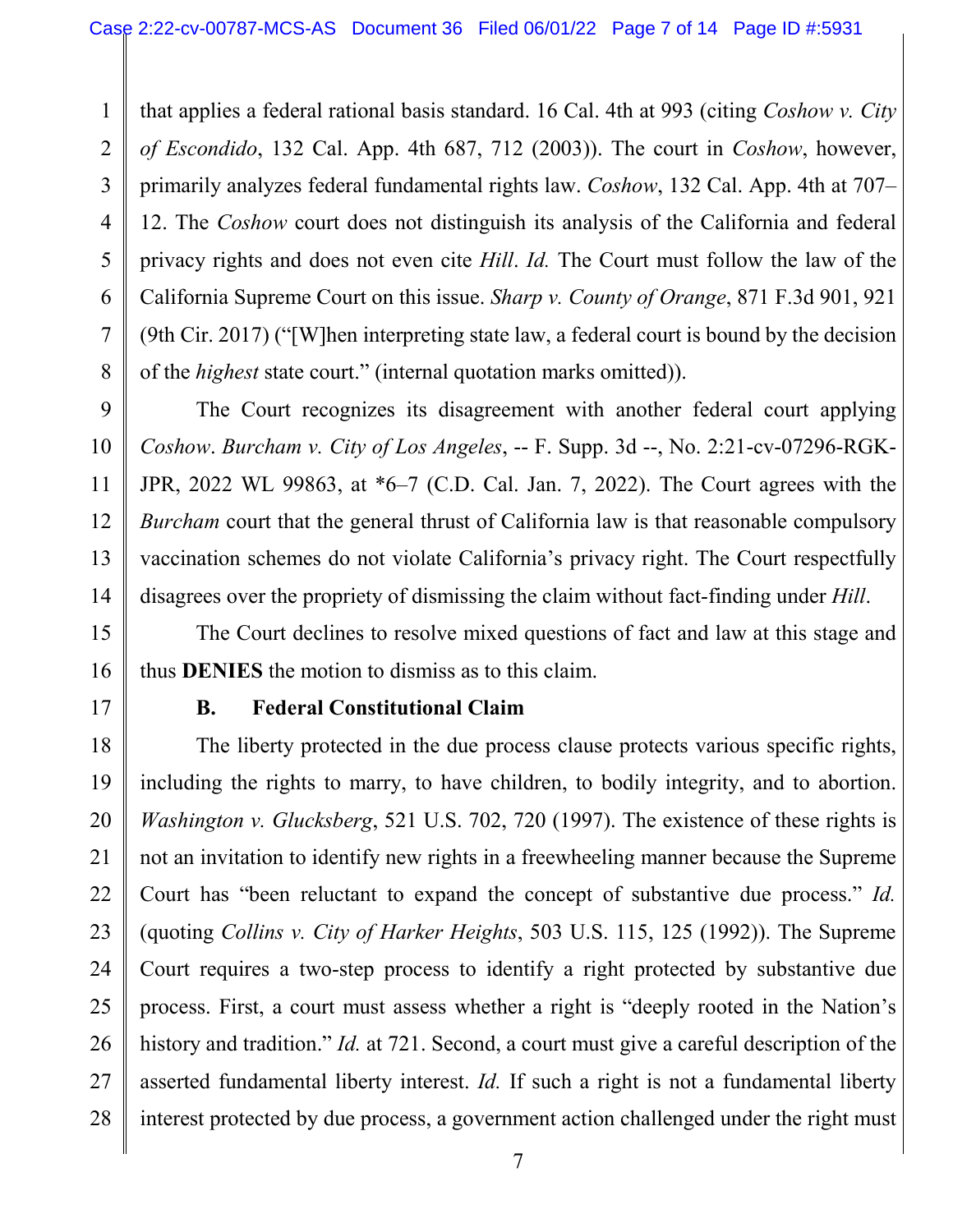1 2 3 4 5 6 7 8 9 10 11 12 still be "rationally related to legitimate government interests." *Id.* at 728. Under this rational basis test, government actions bear "a strong presumption of validity." *FCC v. Beach Commc'ns, Inc.*, 508 U.S. 307, 314 (1993). Those attacking the rationality of an action have the burden "to negate every conceivable basis which might support it." *Id.* at 315 (quoting *Lehnhausen v. Lake Shore Auto Parts Co.*, 410 U.S. 356, 364 (1973)). Moreover, "it is entirely irrelevant for constitutional purposes whether the conceived reason for the challenged distinction actually motivated the legislature." *Id.* "In other words, a legislative choice is not subject to courtroom fact-finding and may be based on rational speculation unsupported by evidence or empirical data." *Id.* "Only by faithful adherence to this guiding principle of judicial review of legislation is it possible to preserve to the legislative branch its rightful independence and ability to function." *Id.* (quoting *Lehnhausen*, 410 U.S. at 365).

13 14 15 16 17 18 19 20 21 22 23 24 25 26 27 28 Plaintiff acknowledges that the Supreme Court's decision in *Jacobson v. Massachusetts*, 197 U.S. 11 (1905), means that rational basis applies to Defendant's Vaccination Policy. Opp'n 20–22. Thus, under the rational basis test, the Court must determine first whether there is a legitimate government interest supporting the policy and second whether the legitimate government interest is rationally related to the policy. *See Glucksberg*, 521 U.S. at 728. Defendant has a legitimate interest in preventing the spread of COVID-19; the Supreme Court has recognized that "[s]temming the spread of COVID-19 is unquestionably a compelling interest." *Roman Cath. Diocese of Brooklyn v. Cuomo*, 141 S. Ct. 63, 67 (2020). Thus, Plaintiff must show the Vaccination Policy is not rationally related to the interest of stemming the spread of COVID-19. Plaintiff, to its detriment, cites such a basis in its FAC. The preamble to the Vaccination Policy states that "[g]uidance provided by the federal Centers for Disease Control and Prevention (CDC) . . . and other local health authorities related to the SARS-CoV-2 virus (COVID-19) *uniformly cite vaccination as the most effective way to prevent transmission and limit COVID-19* . . . ." FAC ¶ 37 (emphasis in FAC). Plaintiff claims this reasoning was incorrect, FAC ¶ 38, but that is irrelevant for the purposes of rational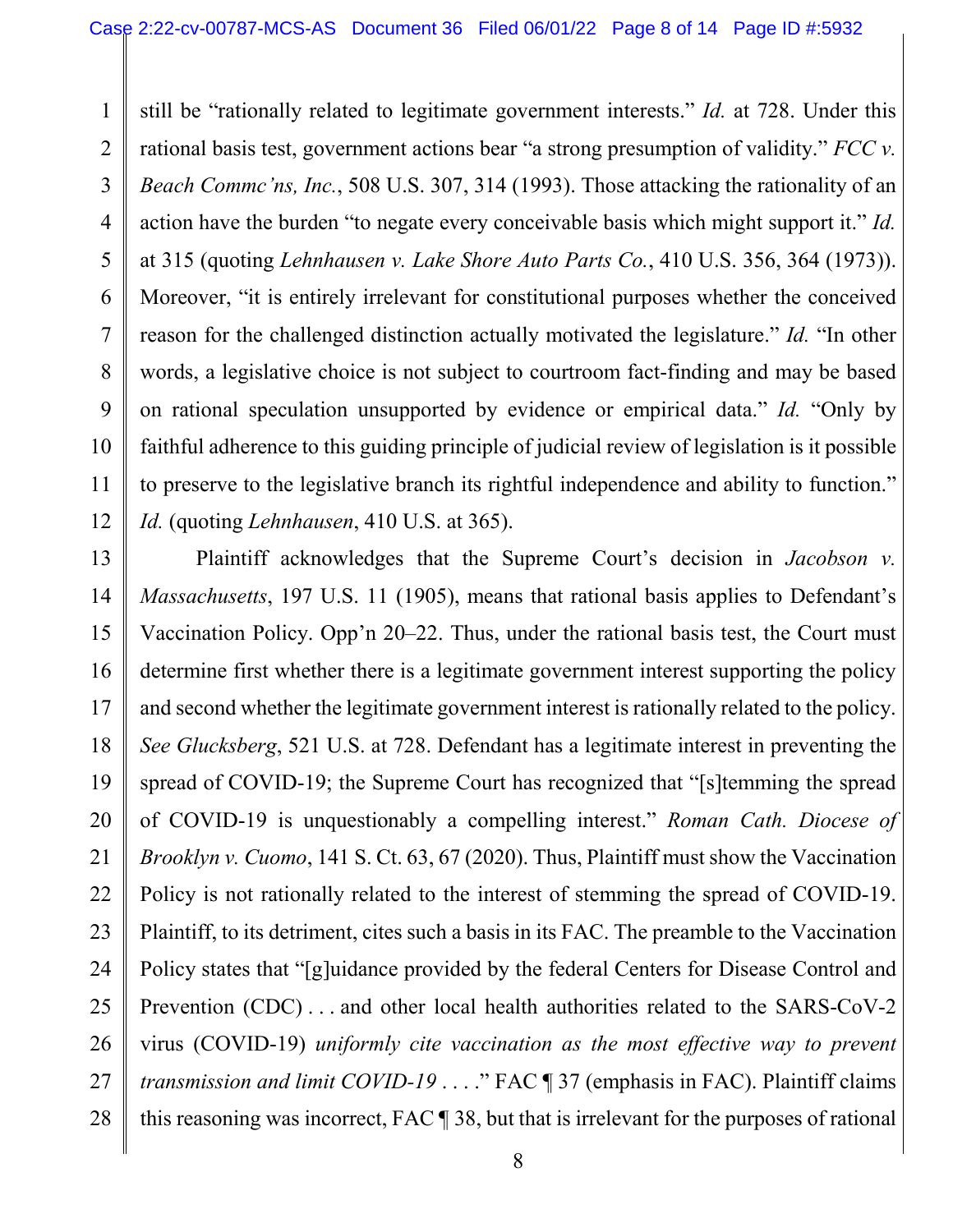basis review because such review "allows for decisions 'based on rational speculation unsupported by evidence or empirical data.'" *United States v. Navarro*, 800 F.3d 1104, 1114 (9th Cir. 2015) (quoting *Beach*, 508 U.S. at 315). While Plaintiff alleges that COVID-19 vaccines are now less effective at preventing transmission than they were before the Delta and Omicron variants became prominent, Plaintiff alleges no facts supporting the conclusion that it was irrational for Defendant to conclude that vaccinations were part of an effective strategy to prevent the transmission of COVID-19. Because Defendant's decision may be "based on rational speculation unsupported by evidence or empirical data," *Beach*, 508 U.S. at 315, Plaintiff has not plausibly demonstrated that it was fundamentally irrational to assume vaccines would curb the spread of COVID-19.

Plaintiff argues that COVID-19 vaccinations "are but *one year old*." Opp'n at 14. This, coupled with the allegations in the complaint, implies that Plaintiff is challenging the vaccines on the ground that they are experimental and may cause harm. The Supreme Court rejected a similar argument in *Jacobson*, though, reasoning that a generalized allegation of the lack of safety in a vaccine does not support a claim for a constitutional violation. *Jacobson*, 197 U.S. at 36. The *Jacobson* court refused to allow an "individual of the community" to subordinate "the welfare and safety of an entire population" to the "notions of a single individual who chooses to remain a part of that population." *Id.* at 38. In the modern rational basis framework, *Jacobson* holds that Plaintiff cannot rely on generalized allegations of a lack of safety of the vaccines and arbitrary decision-making to state a claim for a constitutional violation. Plaintiff must do more and show that Defendant's decision was irrational and that no rational speculation unsupported by evidence could support its policy. Plaintiff fails to do so here.

The Court thus concludes Plaintiff does not state a viable substantive due process claim. *See Burcham*, 2022 WL 99863, at \*7–8 (concluding vaccine ordinance was rationally related to interest in preventing spread of COVID-19). The Court **GRANTS**

1

2

3

4

5

6

7

8

9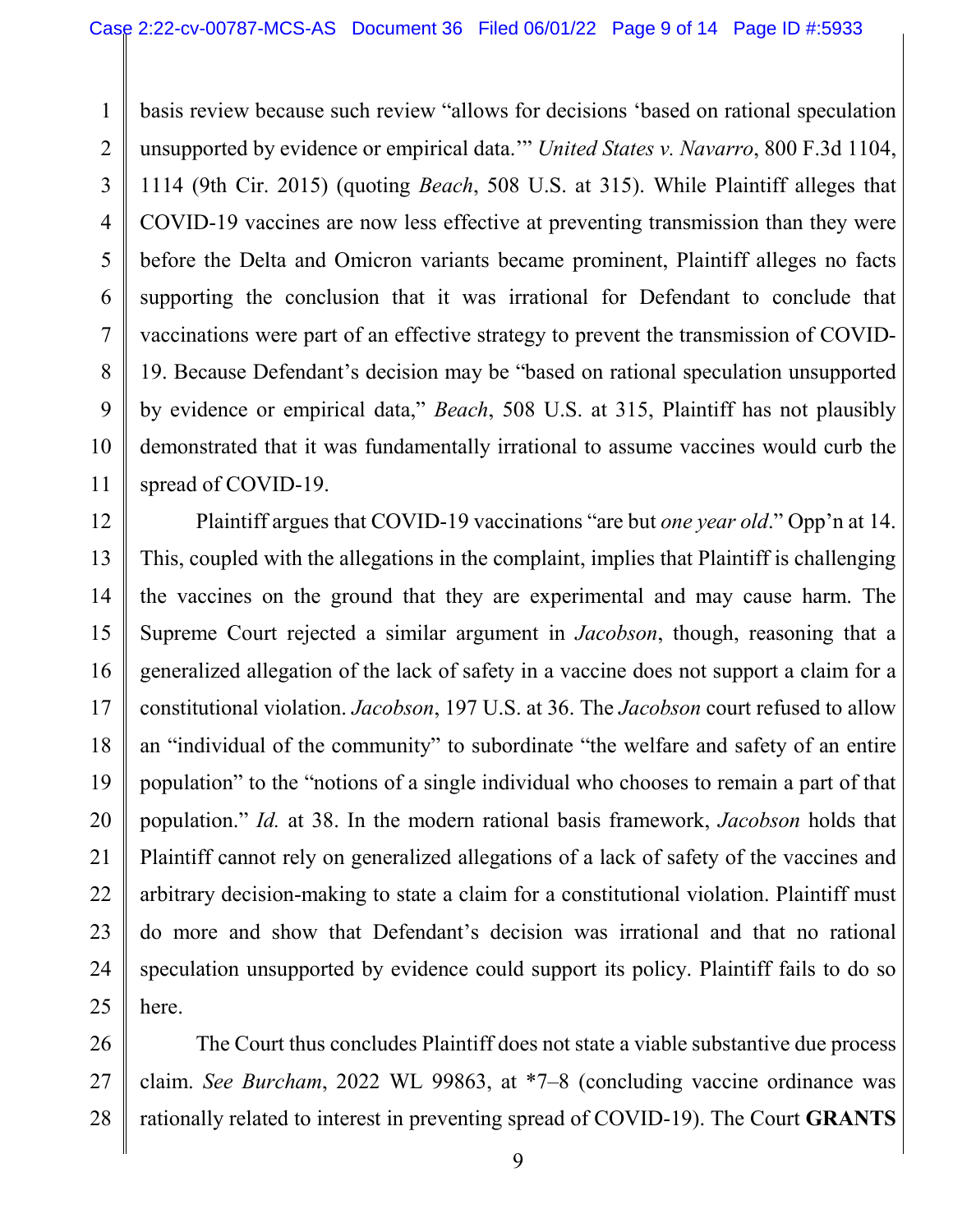the motion to dismiss as to this claim.

2

1

3

4

5

6

7

8

9

10

## **C. Ultra Vires Legislation Claim**

Plaintiff next contends Defendant imposed the Vaccination Policy without legal authority to do so. (FAC ¶¶ 68–81.) In situations of extreme peril, California "may exercise its sovereign authority to the fullest extent possible consistent with individual rights and liberties." *Macias v. State*, 10 Cal. 4th 844, 854 (1995). In its brief, Plaintiff claims Defendant acted ultra vires in two ways—by adopting the Vaccination Policy based on a misstatement of CDC guidance and by issuing vaccinate-or-terminate demands to 32 firefighters after Plaintiff filed the First Amended Complaint. Opp'n 23. The Court does not consider the allegations about the vaccinate-or-terminate demands as they are outside the scope of Plaintiff's First Amended Complaint. *See Schneider v. Cal. Dep't. of Corr.*, 151 F.3d 1194, 1197 n.1 (9th Cir. 1998) (holding that "a court may not look beyond the complaint" to moving papers or evidence cited therein to decide a motion to dismiss).

Plaintiff's argument based on an alleged misstatement of CDC guidance fails on the merits. Plaintiff correctly notes that any exercise of public welfare under these broad laws must be "consistent with individual rights and liberties." *Macias*, 10 Cal. 4th at 854. But Plaintiff does not identify any individual right or liberty that is violated outside of the federal and state privacy rights discussed above. Plaintiff alleges adopting the Vaccination Policy with an alleged misstatement of CDC guidance is "plausibly arbitrary" and "in bad faith." Opp'n 23. Plaintiff's First Amended Complaint, however, provides no facts from which this Court can conclude that Defendant violated an individual right (which right is unclear) by arbitrarily adopting the Vaccination Policy. As discussed above, the Vaccination Policy does not violate the federal prohibition against irrational laws. Thus, Plaintiff is left merely with a conclusory assertion in its brief with no cited support in the law or in its First Amended Complaint. This does not suffice to state a claim. The Court **GRANTS** the motion to dismiss as to this claim. ///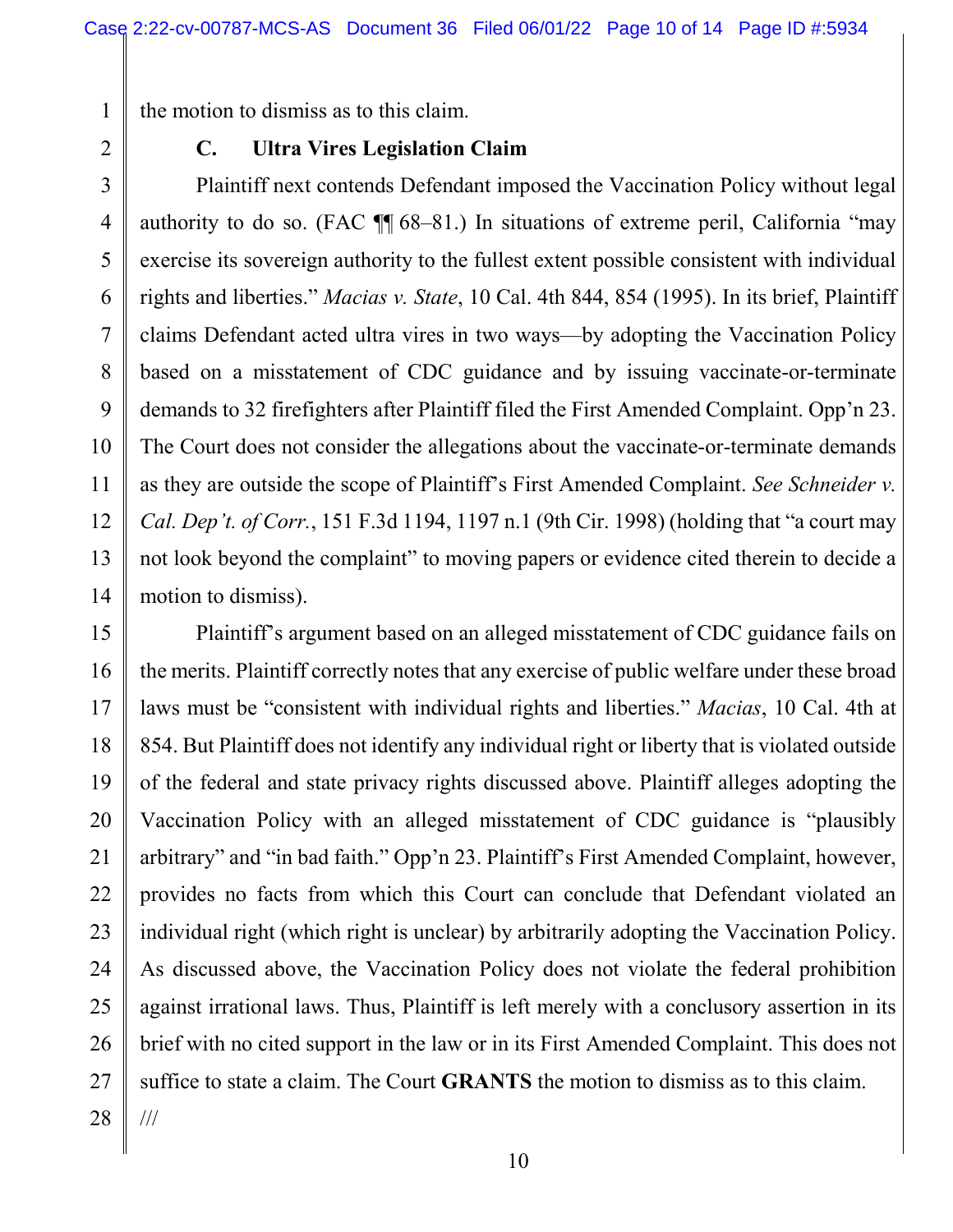#### **D. Ralph M. Brown Act Claim**

The Ralph M. Brown Act imposes an open meeting requirement on local legislative bodies to avoid secret legislation. *Julian Volunteer Fire Co. Ass'n v. Julian-Cuyamaca Fire Prot. Dist.*, 62 Cal. App. 5th 583, 600–01 (2021). To state a claim for a violation of the Brown Act, a plaintiff must show: "(1) the local legislative body violated one or more Brown Act provisions; (2) the legislative body took action in connection with the violation; (3) a timely demand for the legislative body to cure or correct the improper action; (4) the legislative body did not cure or correct the action; and (5) prejudice from the Brown Act violation." *Id.* at 601.

A demand is timely if it occurs "within 90 days from the date the action was taken." Cal. Gov't Code § 54960.1(c)(1). The County enacted the Vaccination Policy on August 4, 2021. FAC ¶ 2. This constitutes an "action taken" for the purposes of the Brown Act. Cal. Gov't Code § 54952.6 (defining "action taken" as, among other things, "a collective decision").The FAC does not state when Plaintiff sent a demand notice. Plaintiff admits, however, that it sent a notice to the County Board of Supervisors on November 9, 2021. Opp'n 25; *see also* McBride Decl. ¶ 2 & Ex. 1, ECF No. 23-1. Plaintiff sent the notice 97 days after the meeting adopting the policy. The Court finds that Plaintiff has admitted it sent the notice to the County of Board of Supervisors on November 9, 2021. *See Am. Title Ins. Co. v. Lacelaw Corp.*, 861 F.2d 224, 227 (9th Cir. 1988) ("[S]tatements of fact contained in a brief *may* be considered admissions of the party in the discretion of the district court."). The notice is untimely for the August 4 meeting enacting the vaccination policy.

Plaintiff argues a nine-month deadline from a different statute applies. Opp'n 24– 26. The statute Plaintiff cites only permits "any interested person" to "file an action to determine the applicability of this chapter to past actions of the legislative body . . . ." Cal. Gov't Code § 54960.2(a). Plaintiff seeks declaratory relief, injunctive relief, and a writ of mandate requiring Defendant to reevaluate its order. FAC  $\P\P$  91–93. For actions seeking a judicial determination that an action taken is null and void, the 90-day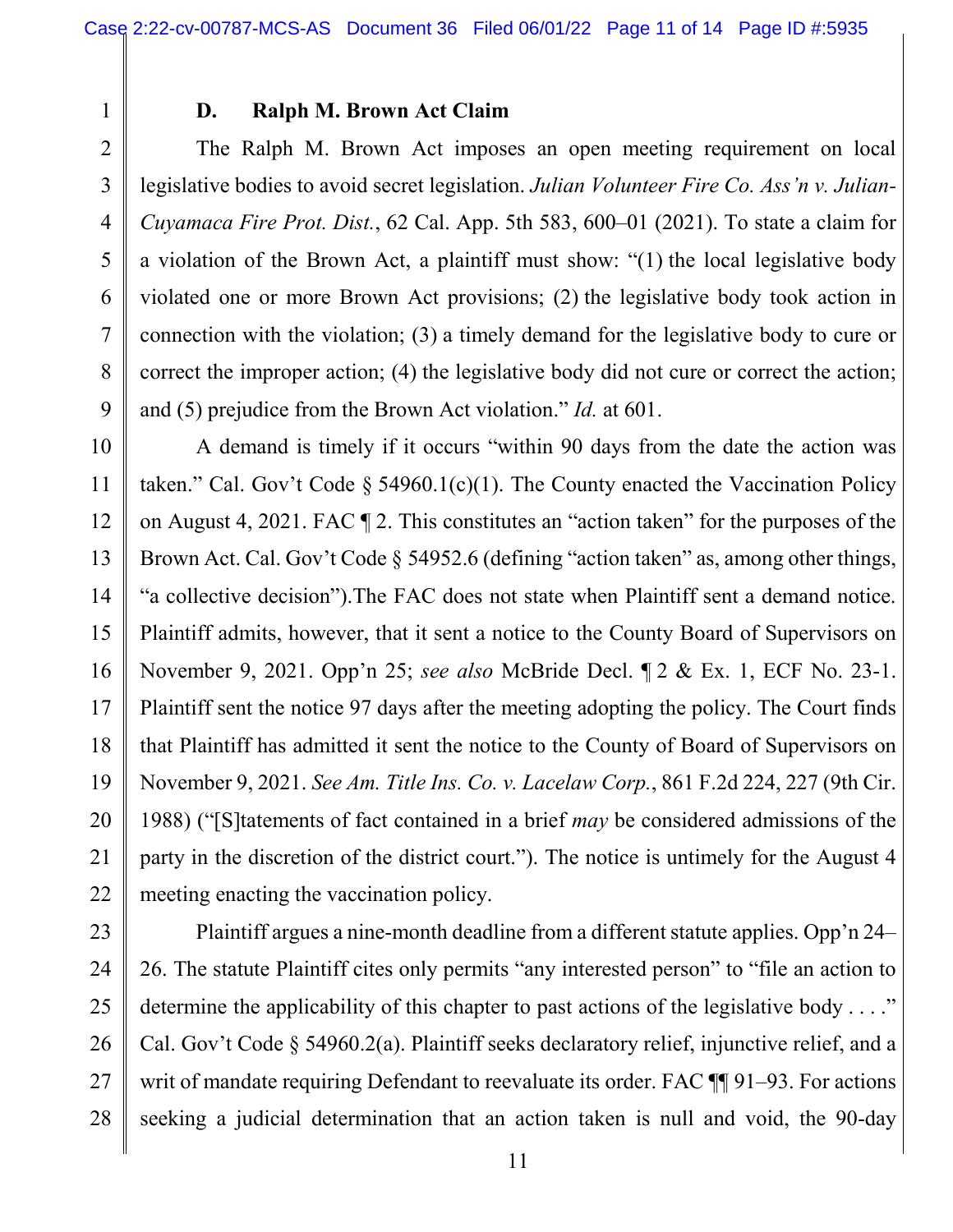deadline applies. *See* Cal. Gov't Code § 54960.1(a), (c)(1). Because Plaintiff's notice is untimely as to the August 4, 2021 meeting, Plaintiff fails to state a claim as to the August 4 meeting.

Plaintiff did not only claim Defendant violated the Brown Act at the August 4, 2021 meeting, however; Plaintiff claims Defendant again violated the Brown Act with an October 1, 2021 meeting adopting a 45-day vaccinate-or-terminate policy. FAC ¶ 88(a). The County of Los Angeles Department of Human Resources adopted this policy. *See* Vaccination Policy. The Court questions whether the Department of Human Resources is a "legislative body" that can trigger the requirements of the Brown Act. Cal Gov't Code §§ 54960.1(a), 54952.6. Because Defendant did not make this argument, *see* MTD 16–17, the Court declines to consider it. *United States v. Sineneng-Smith*, 140 S. Ct. 1575, 1579 (2020) ("[W]e rely on the parties to frame the issues for decision and assign to courts the role of neutral arbiter of matters the parties present." (quoting *Greenlaw v. United States*, 554 U.S. 237, 243 (2008))). Assuming that the October 1, 2021 meeting was a meeting to which the Brown Act applied, Plaintiff sent Defendant a notice within 90 days of the meeting. Thus, Plaintiff made a timely demand to Defendant. Defendant does not contest any other aspect of the claim, so for the purposes of this motion, Plaintiff properly states a claim as to the October 1, 2021 meeting.

The Court thus **GRANTS** the motion to dismiss as to the August 4, 2021 meeting and **DENIES** the motion to dismiss as to the October 1, 2021 meeting.

## **E. Administrative Due Process Claim**

Due process mandates that before disciplining a California civil service employee by taking a punitive action, the employee must have "notice of the proposed action, the reasons therefor, a copy of the charges and materials upon which the action is based, and the right to respond, either orally or in writing, to the authority initially imposing discipline." *Skelly v. State Personnel Bd.*, 15 Cal. 3d 194, 215 (1975). Plaintiff has pleaded that "[t]o date, no Firefighter has received a 45-day notice" under the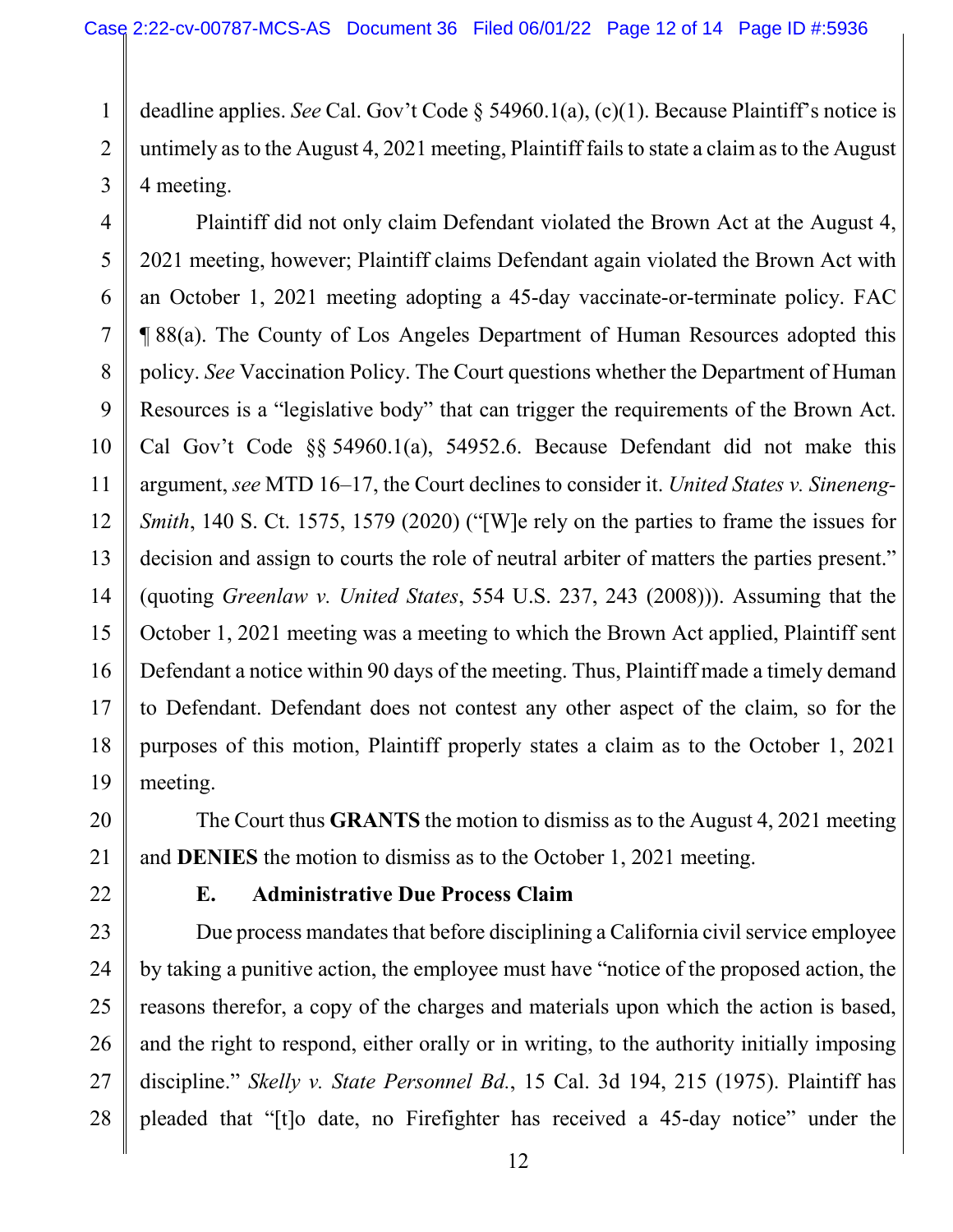Vaccination Policy. FAC ¶ 98. Plaintiff has pleaded no other facts in support of its claim for a violation of the firefighters' administrative due process rights. Because Plaintiff has pled no element of this claim, the Court **GRANTS** the motion to dismiss as to this claim.

### **F. Leave to Amend**

As a general rule, leave to amend a dismissed complaint should be freely granted unless it is clear the complaint could not be saved by any amendment. Fed. R. Civ. P. 15(a); *Manzarek v. St. Paul Fire & Marine Ins. Co*., 519 F.3d 1025, 1031 (9th Cir. 2008).

Plaintiff has included voluminous material that indicates it may be able to plead new facts to support most of its claims. *See, e.g.*, Reqs. for Judicial Notice, ECF Nos. 20-2 to -3. Thus, the Court dismisses the substantive due process, ultra vires, and administrative due process claims with leave to amend. The Court dismisses the untimely component of the Ralph M. Brown Act claim without leave to amend because amendment is futile when the claim is untimely. *Cf. Platt Elec. Supply, Inc. v. EOFF Elec., Inc.*, 522 F.3d 1049, 1060 (9th Cir. 2008) (affirming dismissal without leave to amend of a claim barred by the statute of limitations).

///